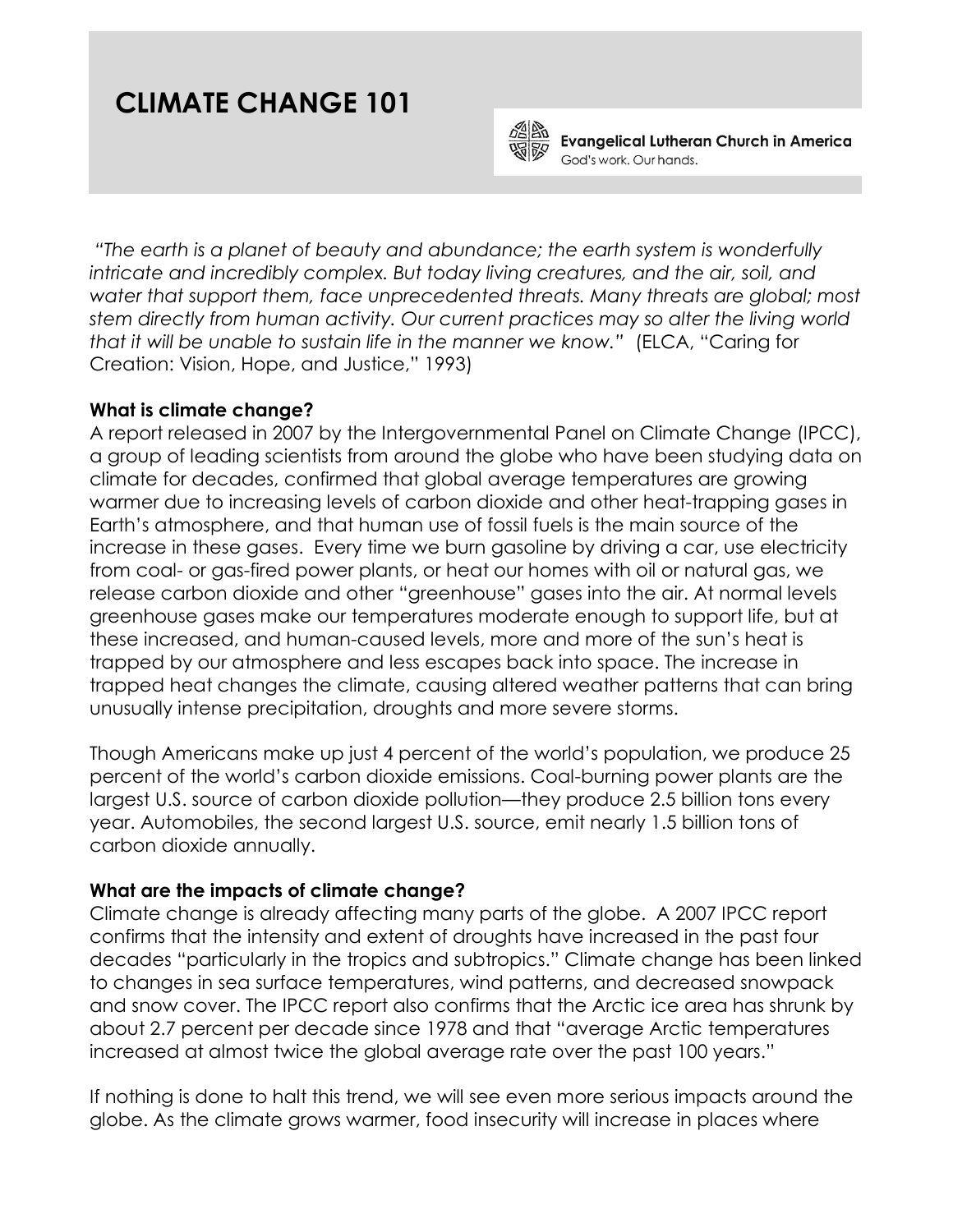food is already scarce, like many countries in Africa, and will also rise in parts of the world that have seen progress in the fight against hunger, like Latin America. An additional 90 million people who already live in poverty could be at risk of hunger and malnutrition in this century. One to two billion people will face water scarcity this century and by 2020 approximately 250 million will face water scarcity in Africa. Millions of individuals around the world will be at greater risk of contracting diseases such as malaria, dengue fever, and West Nile virus because of climactic changes and increasing ranges for the insects that carry these disease vectors.

Climate change impacts will fall most heavily on those living in poverty and other vulnerable populations who are dependent on their natural environment for their day-to-day survival. Wealthy countries like the United States will be better able to adapt to these changes, but as Hurricane Katrina proved in 2005, even in our country, low income people are highly vulnerable.

# **What can we do?**

Climate change's impact already falls, and will continue to fall, most heavily on the people around the world who are least able to mitigate the impacts—people living in poverty in the U.S. and in developing countries. As a leading industrialized nation that has disproportionately contributed to greenhouse gas emissions, it is incumbent upon us to rectify this injustice through national legislation to reduce global warming that meets the following goals:

- Follow the recommendations of the scientific community to reduce greenhouse gas emissions. Currently this means legislation must ensure that we do not increase the Earth's temperature by more than two degrees Celsius by reducing emissions by between 20 and 40 percent by 2020 and by 80 percent by 2050.
- Protect those living in poverty in the U.S. from the impacts of climate change and climate legislation. Legislation must ensure that low income Americans do not bear the disproportionate burden of increases in energy costs, must ensure that any increased costs do not push more people into poverty, and must provide for those whose jobs are impacted by climate legislation.
- Provide adaptation assistance for those living in poverty abroad**.** Those living in the most vulnerable developing nations around the world bear little responsibility for global warming and are already feeling the burden of climate change, with little ability to adapt. Through adaptation assistance, the U.S. can prevent the destruction of vulnerable communities around the world and help with climate relief.

### **Learn more**

• IPCC, "Climate Change 2007: The Physical Science Basis, Summary for Policymakers" (February 2007), and IPCC, "Climate Change 2007: Impacts,